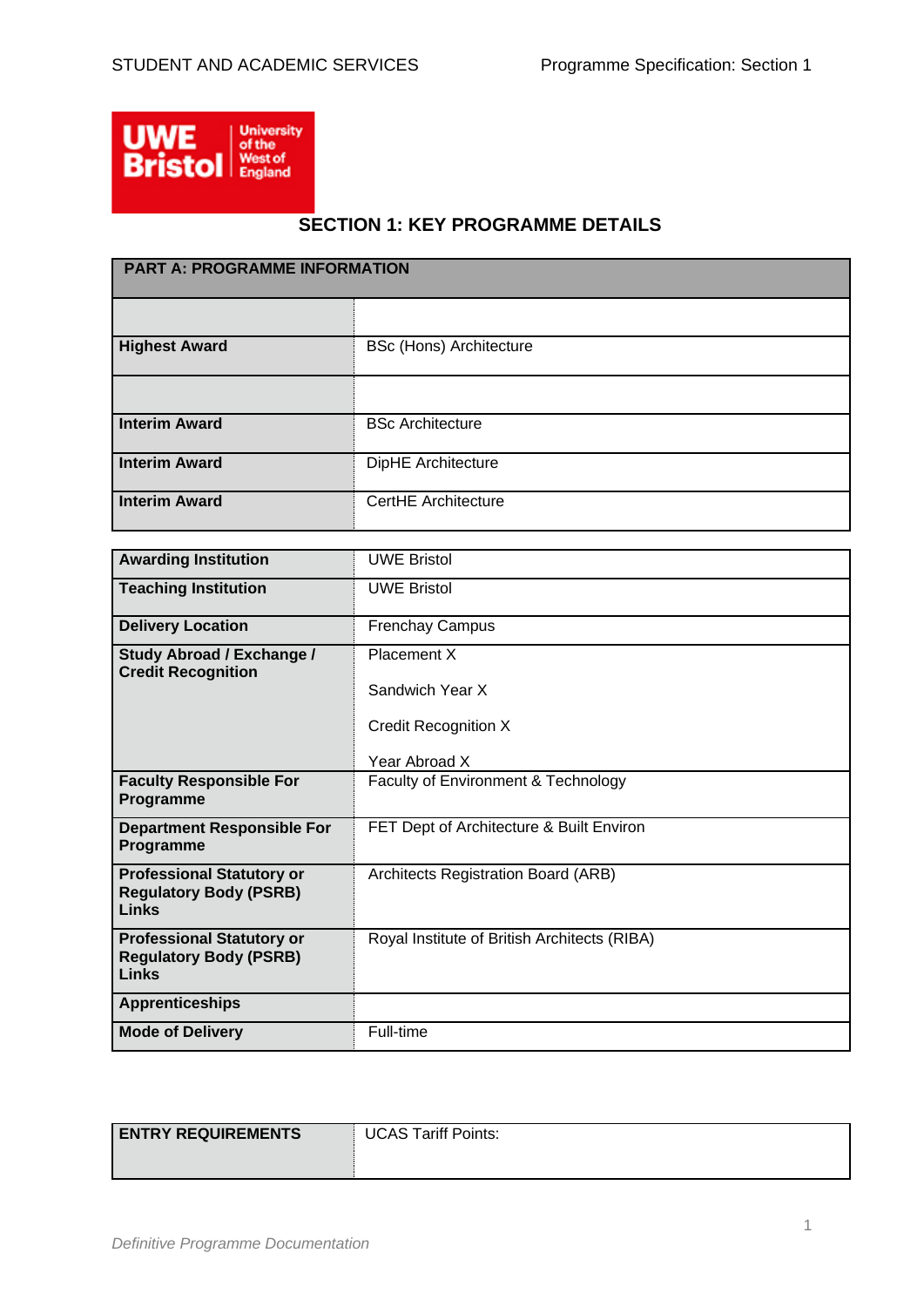|                         | For the current entry requirements see the UWE public website.                                                                         |
|-------------------------|----------------------------------------------------------------------------------------------------------------------------------------|
| For Implementation From | 1 Sep 2018                                                                                                                             |
| <b>ISIS Code/s</b>      | Programme Code K10G-SEP-FT-FR-K10G<br>Other codes:<br><b>JACS Architecture</b><br>HECoS 100000: Undefined<br><b>UCAS</b><br><b>SLC</b> |

# **SECTION 2: PROGRAMME OVERVIEW, AIMS and LEARNING OUTCOMES**

# **PART A: PROGRAMME OVERVIEW, AIMS and LEARNING OUTCOMES**

## **1. (Programme) Overview (c. 400 words)**

BSc(Hons) Architecture is a three year undergraduate programme designed to meet the requirements for prescription by the Architects Registration Board (ARB) and validation by the Royal Institute of British Architects (RIBA) as a Part 1 qualification in architecture, an essential step towards becoming a registered architect in the UK.

The knowledge and skills developed in the programme are conceived in the context of the general criteria and graduate attributes contained in the RIBA/ARB criteria for validation/prescription that are derived from the requirements of article 46 of the EU Qualifications Directive and echoed in the QAA Benchmark Statement for Architecture.

Students can (subject to the option being available in any given year) apply to spend a year abroad after Year 2. In such a case students would take a compulsory 15 credit module during year 3 when abroad (and be required to fund it) before then undertaking their final year (Year 4) of study. The 15 credit module would be taken in addition to the compulsory 360 credits required for the award of the degree, and would need to be passed in order for it to be recorded as a successful year of study. This option (should it be available in any given year) is subject to the making of a successful application which is assessed through a competitive process as the number of places available is limited. Only students who have passed all level 4 and 5 modules and are successful in their application are eligible to study abroad. There is therefore no guarantee that any student who so desires can automatically undertake a year of study abroad.

## **2. Educational Aims (c. 4-6 aims)**

The BSc (Hons) Architecture aims to educate critically engaged architectural professionals with an ethically responsible attitude towards society, clients, users and the environment giving them a set of theoretical and hands-on practical skills to develop creative and rigorous architectural design solutions. In the department, we have an inter-disciplinary educational approach to the making of places and buildings at all scales done by people for people, encompassing regional spatial strategy, city planning, urban design, architecture, environmentally responsive design and the design of interior spaces.

## **3. Programme and Stage Learning Outcomes (c. 6-8 outcomes)**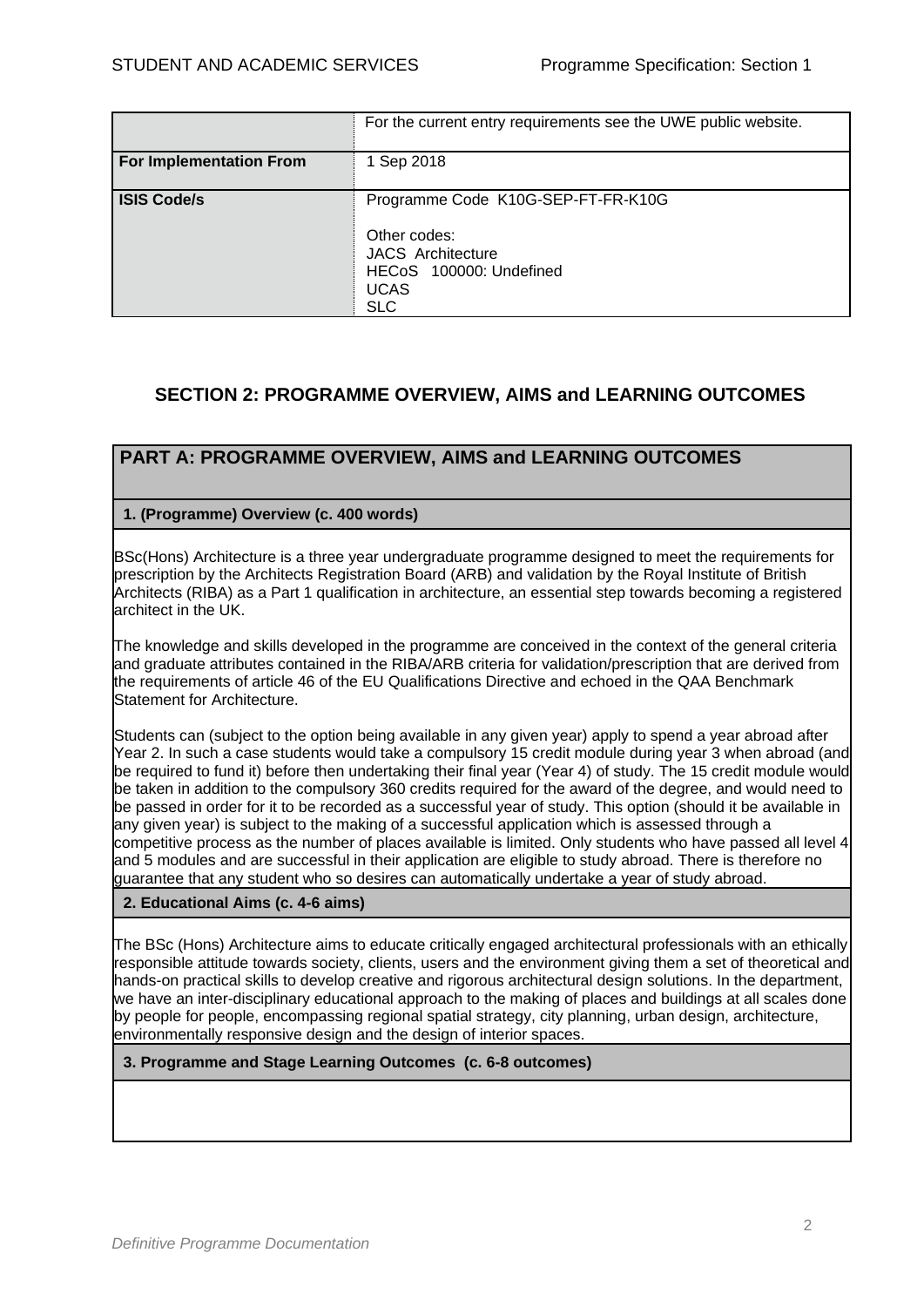# **PART A: PROGRAMME OVERVIEW, AIMS and LEARNING OUTCOMES**

## **Programme (Learning) Outcomes (POs)**

#### **Knowledge and Understanding**

| A <sub>1</sub>             | The nature of architectural design and the design process.                           |
|----------------------------|--------------------------------------------------------------------------------------|
| A2                         | The evolution of the theories and philosophies underpinning architecture.            |
| A3                         | The changing contexts (economic, social, cultural, political, spatial,               |
|                            | environmental) of architecture and to engage in the debates about how these          |
|                            | should be interpreted.                                                               |
| A4                         | The governmental, institutional, regulatory and administrative and financial         |
|                            | context of development.                                                              |
| A <sub>5</sub>             | The roles played by other built environment professions, and the distinct            |
|                            | perspectives which they bring to bear in the development process.                    |
| A <sub>6</sub>             | Building structures and construction and the properties of materials.                |
| A7                         | Building fabric and systems as modifiers of the physical environment.                |
| A <sub>8</sub>             | The importance of and principles underlying sustainable development.                 |
| A9                         | The social consequences of development and the specific needs of clients and         |
|                            | users of property.                                                                   |
|                            |                                                                                      |
| <b>Intellectual Skills</b> |                                                                                      |
| B <sub>1</sub>             | Skillfully apply the understanding of place and context to the design of buildings.  |
| <b>B2</b>                  | Evaluate critically the designs of others and to be able to accept criticism as part |
|                            | of an evolving creative process.                                                     |
| B <sub>3</sub>             | Understand a range of approaches to architectural composition and the                |
|                            | manipulation of space.                                                               |
| <b>B4</b>                  | Respond creatively to the needs of building users and the wider community.           |
| B <sub>5</sub>             | Adopt a critical attitude towards accepted beliefs and practices, and think          |
|                            | creatively.                                                                          |
| B <sub>6</sub>             | Make links between areas of the course and wider social, economic and                |
|                            | environmental issues.                                                                |
| <b>B7</b>                  | Capacity to bring a broad and ethically informed perspective, including              |
|                            | environmental and social awareness, to bear on issues relating to their subject.     |
| B <sub>8</sub>             | Practise appraisal, analysis, research and evaluation.                               |
|                            |                                                                                      |

- B9 Produce well argued, well researched written dissertation based on evidence.
- B10 Evaluate and propose policy responses to planning issues.

#### **Subject/Professional Practice Skills**

| C1             | Apply knowledge of structure, construction, materials and environmental<br>performance in the design of buildings. |
|----------------|--------------------------------------------------------------------------------------------------------------------|
|                |                                                                                                                    |
| C <sub>2</sub> | Appreciate and respond sensitively to the values and needs of different groups in                                  |
|                | society.                                                                                                           |
| C <sub>3</sub> | Mediate between the requirements of the client and users of buildings and                                          |
|                | places.                                                                                                            |
| C4             | Make informed judgments in respect of ethical values both at the level of                                          |
|                | responsibility of the professional to the client and in the wider social and                                       |
|                | environmental context.                                                                                             |
| C <sub>5</sub> | Undertake a range of design tasks including use of a variety of techniques                                         |
|                |                                                                                                                    |
|                | including CAD, drawing, modelling, use of plans and mapping.                                                       |
| C <sub>6</sub> | Master the conventions of architectural drawing.                                                                   |
| C7             | Make physical models, both of sketch and presentation standard.                                                    |
| C <sub>8</sub> | Undertake research and data collection.                                                                            |
| C <sub>9</sub> | Demonstrate a clear and analytical written style suited to the expression of ideas                                 |
|                |                                                                                                                    |
|                | and policies at different levels.                                                                                  |
|                |                                                                                                                    |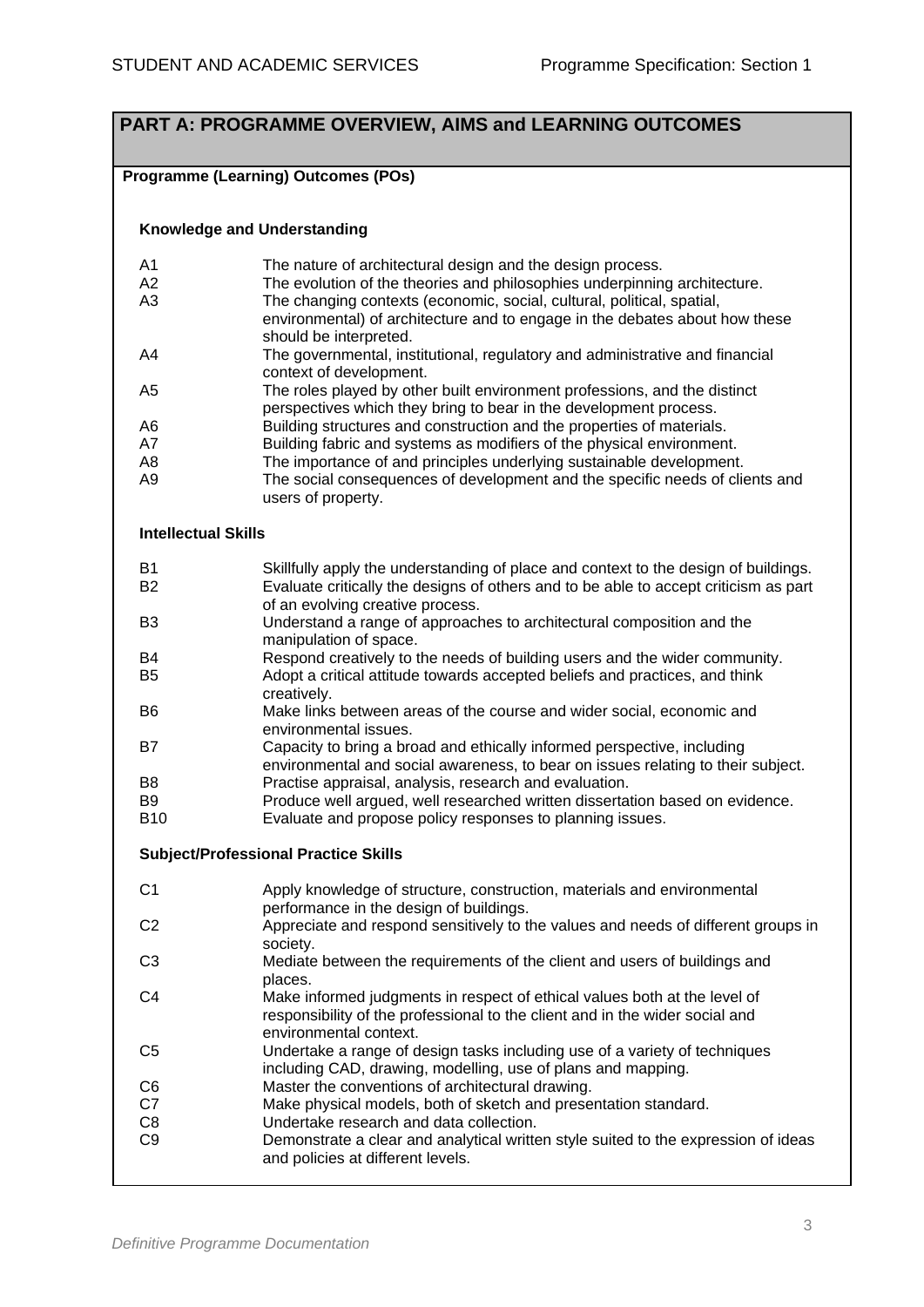# **PART A: PROGRAMME OVERVIEW, AIMS and LEARNING OUTCOMES**

#### **Transferable Skills and other attributes**

| D1<br>D <sub>2</sub> | To communicate - orally, in writing, graphically - to a high standard.<br>To draw conceptually and observationally.                                                               |
|----------------------|-----------------------------------------------------------------------------------------------------------------------------------------------------------------------------------|
| D <sub>3</sub>       | To use computers - including a competence in word processing, and data<br>gathering and analysis.                                                                                 |
| D4                   | To engage in inter-professional and collaborative working and work effectively<br>with others in a range of contexts and with a broad awareness of equal<br>opportunities issues. |
| D5                   | To work independently and as part of a team.                                                                                                                                      |
|                      |                                                                                                                                                                                   |
|                      |                                                                                                                                                                                   |

| 1. Structure                     | <b>PART B: Programme Structure</b>             |                     |                           |
|----------------------------------|------------------------------------------------|---------------------|---------------------------|
|                                  |                                                |                     |                           |
|                                  | <b>International Academic Placement Year</b>   |                     |                           |
|                                  |                                                |                     |                           |
| Year 1                           |                                                |                     |                           |
|                                  |                                                |                     |                           |
|                                  |                                                |                     |                           |
| <b>Year 1 Compulsory Modules</b> |                                                |                     |                           |
|                                  |                                                |                     |                           |
| Code<br>UBLLYC-60-1              | <b>Module Title</b><br>Design Studio 1 2019-20 | <b>Credit</b><br>60 | <b>Type</b><br>Compulsory |
|                                  |                                                |                     |                           |
| UBLLWH-30-1                      | Investigating Structures 2019-<br>20           | 30                  | Compulsory                |
| UBLLVU-30-1                      | Making of Place 2019-20                        | 30                  | Compulsory                |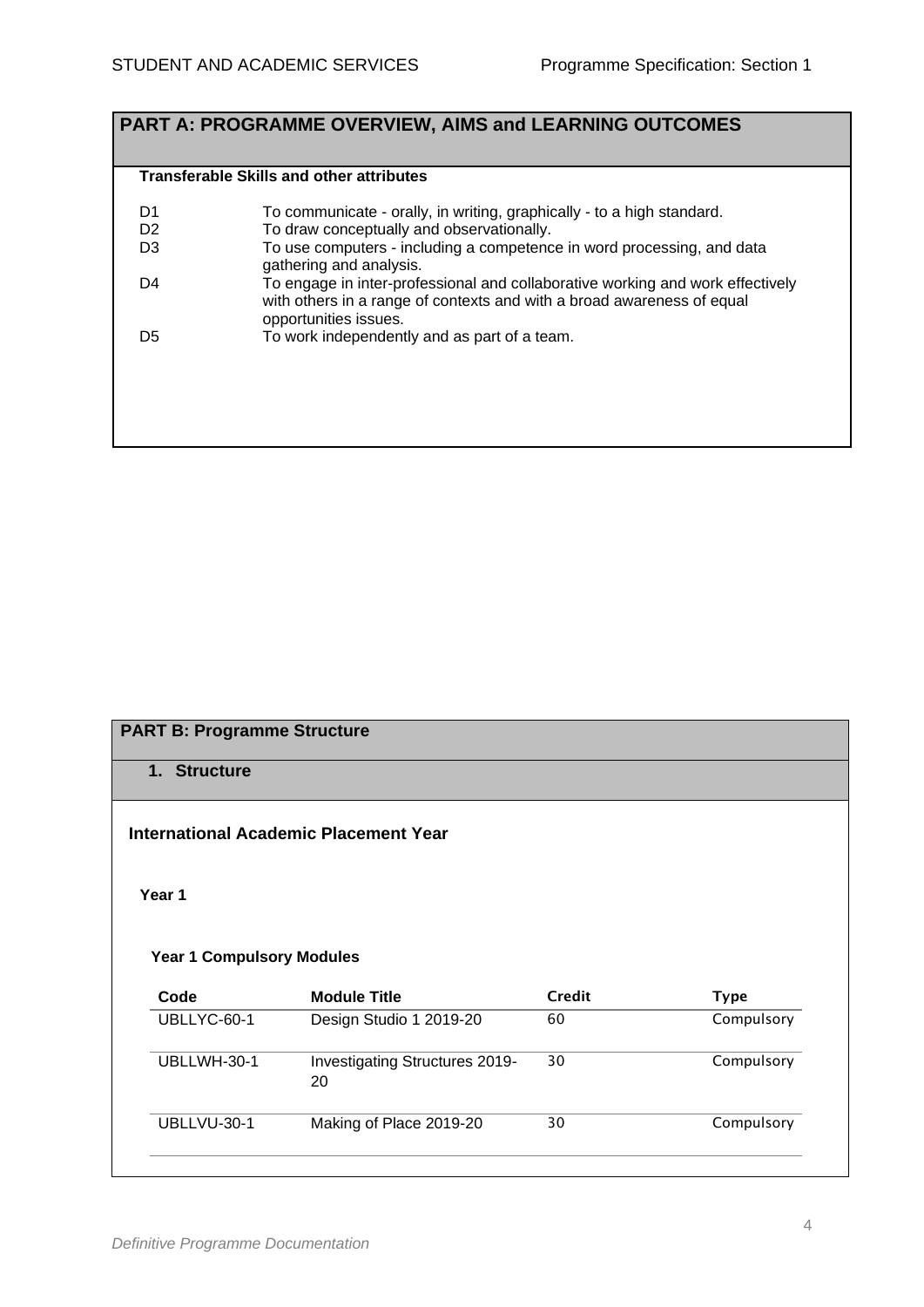#### **Year 2**

#### **Year 2 Compulsory Modules**

| Code               | <b>Module Title</b>                                   | Credit | <b>Type</b> |
|--------------------|-------------------------------------------------------|--------|-------------|
| <b>UBLMRJ-15-2</b> | Architectural Technology and<br>Environment 2 2020-21 | 15     | Compulsory  |
| <b>UBLMR3-60-2</b> | Architecture and Design Studio<br>2 2020-21           | 60     | Compulsory  |
| UBLMTV-15-2        | Design Representation 2020-21                         | 15     | Compulsory  |
| UBLMTE-15-2        | History of Architecture 2020-21                       | 15     | Compulsory  |
| UBLMNV-15-2        | Research and Design<br>Strategies 2020-21             | 15     | Compulsory  |

#### **Year 3**

International Academic Placement Year:

Students taking the International Academic Placement Year take only the 15-credit International Academic Placement Year module in Year 3.

#### **Year 3 Compulsory Module International Academic Placement Year** Students taking the International Academic Placement Year must take 15 credits from

modules in Year 3.

Students have the opportunity (subject to the option being available in any given year) to apply to spend a year abroad after Year 2. Students would take a compulsory 15 credit module (International Academic Placement Year module) during Year 3 when abroad before undertaking their final year (Year 4) of study.

This option (should it be available in any given year) is subject to the making of a successful application which is assessed through a competitive process as the number of places available is limited. Only students who have passed all Level 4 and 5 modules and are successful in their application are eligible to study abroad. There is therefore no guarantee that any student who so desires can automatically undertake a year of study abroad.

The 15 placement credits will be in addition to the 360 credits required for the award because 360 credits are required to meet the PSRB requirements.

| Code               | <b>Module Title</b>                                                | Credit | Type       |
|--------------------|--------------------------------------------------------------------|--------|------------|
| <b>UBLLQ1-15-3</b> | International Academic<br>Placement Year (Architecture)<br>2021-22 | 15     | Compulsory |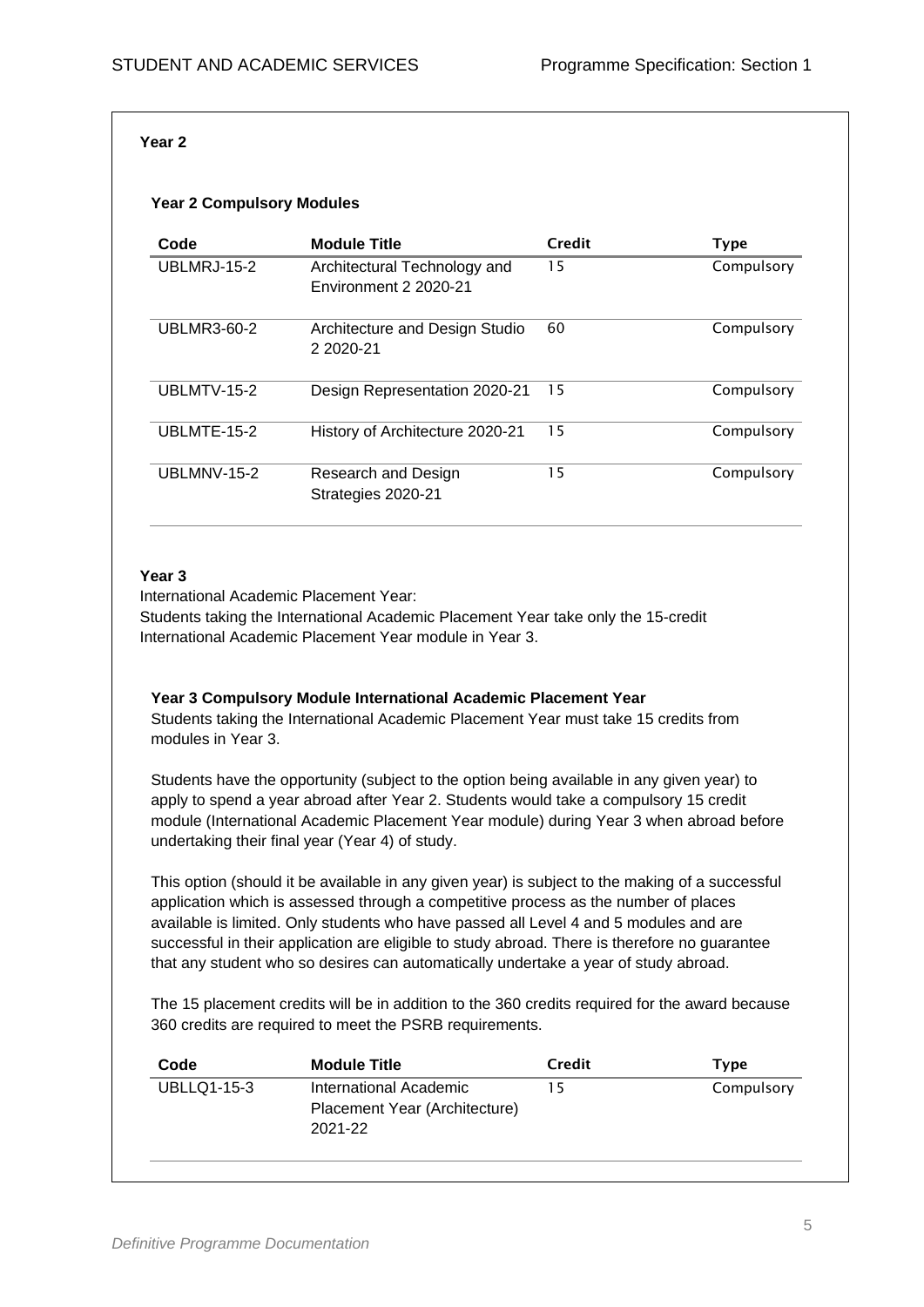#### **Year 4**

Students on the International Academic Placement Year must take 120 credits in Year 4.

#### **Year 4 Compulsory Modules**

Students on the International Academic Placement Year take 120 credits from the modules in Compulsory Modules.

| Code               | <b>Module Title</b>                              | Credit | <b>Type</b> |
|--------------------|--------------------------------------------------|--------|-------------|
| <b>UBLMT3-15-3</b> | Advanced Technology and<br>Environment 3 2022-23 | 15     | Compulsory  |
| <b>UBLMS3-60-3</b> | Architecture and Design Studio<br>3 2022-23      | 60     | Compulsory  |
| UBLMNE-15-3        | Collaborative Practice 2022-23                   | 15     | Compulsory  |
| UBLMSJ-15-3        | Dissertation 2022-23                             | 15     | Compulsory  |
| UBLMYV-15-3        | Theories of Architecture and<br>Design 2022-23   | 15     | Compulsory  |

## **Standard full-time**

#### **Year 1**

## **Year 1 Compulsory Modules**

| Code        | <b>Module Title</b>                  | Credit | Type       |
|-------------|--------------------------------------|--------|------------|
| UBLLYC-60-1 | Design Studio 1 2019-20              | 60     | Compulsory |
| UBLLWH-30-1 | Investigating Structures 2019-<br>20 | 30     | Compulsory |
| UBLLVU-30-1 | Making of Place 2019-20              | 30     | Compulsory |

#### **Year 2**

#### **Year 2 Compulsory Modules**

| Code        | <b>Module Title</b>                                   | Credit | Type       |
|-------------|-------------------------------------------------------|--------|------------|
| UBLMRJ-15-2 | Architectural Technology and<br>Environment 2 2020-21 | 15     | Compulsory |
| UBLMR3-60-2 | Architecture and Design Studio                        | 60     | Compulsory |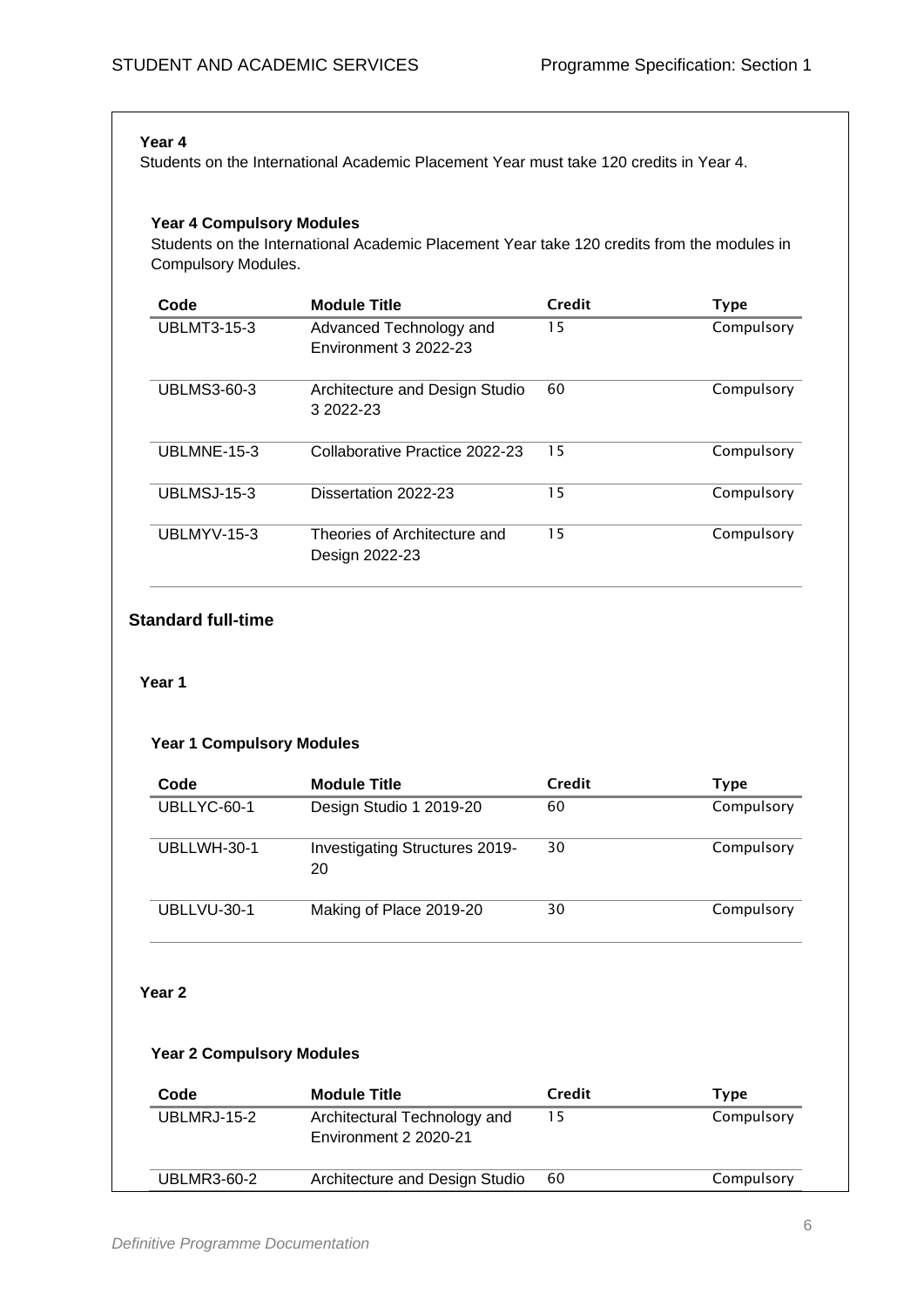|             | 2 2020-21                                 |     |            |
|-------------|-------------------------------------------|-----|------------|
| UBLMTV-15-2 | Design Representation 2020-21             | -15 | Compulsory |
| UBLMTE-15-2 | History of Architecture 2020-21           | 15  | Compulsory |
| UBLMNV-15-2 | Research and Design<br>Strategies 2020-21 | 15  | Compulsory |

#### **Year 3**

Full time delivery:

The student must take 120 credits from the modules in Year 3 (excluding International Academic Placement Year module).

#### **Year 3 Compulsory Modules**

Full time delivery:

The student must take 120 credits from the Compulsory Modules in Year 3.

| Code               | <b>Module Title</b>                              | Credit | <b>Type</b> |
|--------------------|--------------------------------------------------|--------|-------------|
| <b>UBLMT3-15-3</b> | Advanced Technology and<br>Environment 3 2021-22 | 15     | Compulsory  |
| <b>UBLMS3-60-3</b> | Architecture and Design Studio<br>3 2021-22      | 60     | Compulsory  |
| UBLMNE-15-3        | Collaborative Practice 2021-22                   | 15     | Compulsory  |
| UBLMSJ-15-3        | Dissertation 2021-22                             | 15     | Compulsory  |
| UBLMYV-15-3        | Theories of Architecture and<br>Design 2021-22   | 15     | Compulsory  |

## **PART C: Higher Education Achievement Record (HEAR) Synopsis**

## **PART D: EXTERNAL REFERENCE POINTS AND BENCHMARKS**

The curriculum, learning methods, aims and learning outcomes of this award respond to the guidelines and requirements of the EU, the Royal Institute of British Architects (RIBA) and the Architects Registration Board (ARB) and the QAA benchmark statement for architecture and engineering:

EU Directive 2005/36/EC on the Recognition of Professional Qualifications: Article 46 Training of Architects.